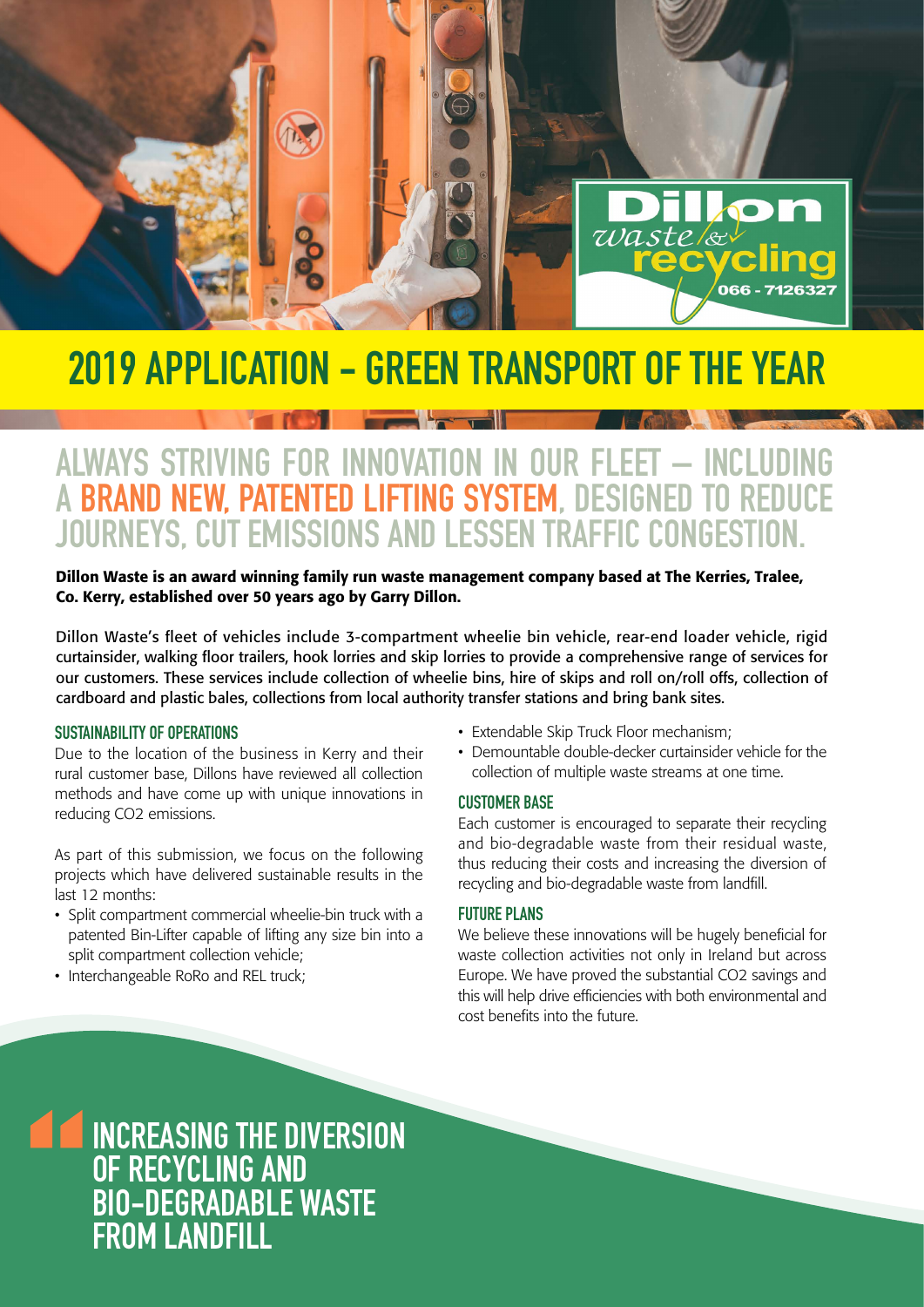#### LEADING THE WAY..OUR GREAT TEAM

The project of delivering these innovations was led by our staff from the start as they could see the possibility of improving operations and reducing fuel consumption by designing a new method of collecting.

They took great pride in not only coming up with the concepts but also being given the opportunity to use them as part of their operations.

## [INNOVATION](http://vimeo.com/356451969/ca5cad44ad)

#### **SEE THE VIDEO HERE:**

collection service.



#### **A PIONEERING, MOVEABLE HIGH LEVEL LIFTER, THAT ACCOMMODATES MULTIPLE FORMATS AND CUTS JOURNEYS**

In January 2017, Dillon Waste applied for a patent for the design of a moveable high level lifter which can collect 1100 ltr bins for both general waste and mixed dry recycling in the one collection. This patent was awarded in 2019 for Ireland and UK and is currently pending for Europe.

The challenge: At present, 1100 ltr bins can only be collected separately on a single compartment truck or a 70/30 divided truck. On a 70/30 divided truck, there is one set of double lifters on the 70% side and a single lifter on the 30% side. The double lifter can empty 1100 litre bins. The single lifter cannot empty these bins. This single lifter can only empty the smaller 360/240/140 litre bin. These bins are not large enough for commercial use.

1100 ltr bins are most commonly used by commercial customers for both mixed municipal waste (MMW) and mixed dry recycling (MDR). This means that two trucks are required to visit each commercial site to collect both types of material separately.

**Reduction of over 23% in truck time and man-hours on the road since introducing the Sliding Lifter Truck ...reducing our carbon footprint.**

**The solution:** To overcome this issue, we took an existing bin truck with a 50/50 split body and high-level lifters. This truck is used to empty domestic bins and collect the two different waste streams (MMW & MDR) at the one time. We designed a frame with a hinged flap which a standard high-level bin lift can be mounted to. This frame can move from side to side on the rear of truck.

When the lifter is moved to the right side of the truck, the flap moves to the left side. This allows a commercial 1100 ltr bin with waste type A to be tipped into compartment # 1.

When the lifter is moved to the left side of the truck, the flap moves to the right side. This allows a commercial 1100 ltr bin with waste type B to be tipped into compartment #2.

In early 2018, as the prototype was working according to expectations, a new split body truck with two back doors was purchased. It was decided to fit the lifers to a split body truck with two back doors to avoid cross-contamination of the recycling material when emptying both waste types at the waste transfer station.

The designs were created in-house and this led to prototypes which were manufactured by our staff on-site. Once the prototypes were engineered and tested, our staff led the implementation of the new equipment on our existing

This new truck was fitted with the sliding lifters and in June 2018, was put into operation in our sister company, Mr Binman, in Limerick with full CE certification which has resulted in the following benefits:

- Reduction of 24 man hours per week
- Reduction in carbon footprint
- Increase in profitability on the route
- Increase in customer satisfaction
- (e.g. less truck movements on their sites)

**Benefit to the industry:** We believe that this model would be hugely beneficial to other waste collection companies, especially those that may currently service rural areas, helping to reduce costs and carbon footprint.

We have seen a reduction of over 23% in truck time and manhours on the road since introducing the Sliding Lifter Truck into operation thus reducing our carbon footprint.

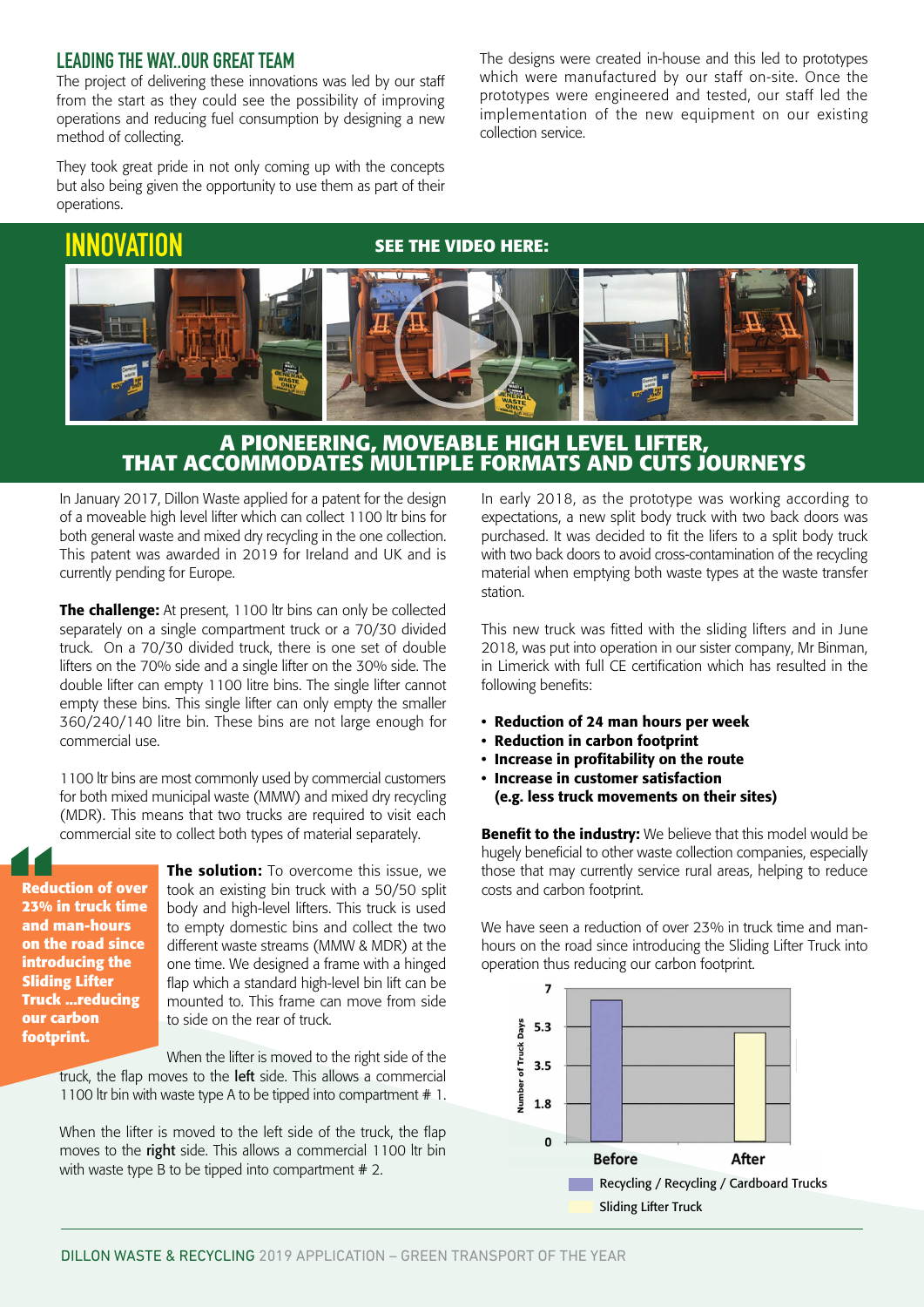

## FLEET UPGRADES

## IN 2019, DILLON WASTE PURCHASED TWO ARTIC LORRIES A LEGRAS WALKING FLOOR TRAILER AND A HOOK LORRY.

#### **DEMOUNTABLE DOUBLE-DECKER CURTAINSIDER**

Dillon Waste designed & fabricated a demountable doubledecker curtainsider with tail-lift for the collection of FSM bins and bales of cardboard & plastic film. This allowed us to collect 3 products in one site visit thus reducing our on-road transport costs and our carbon footprint.